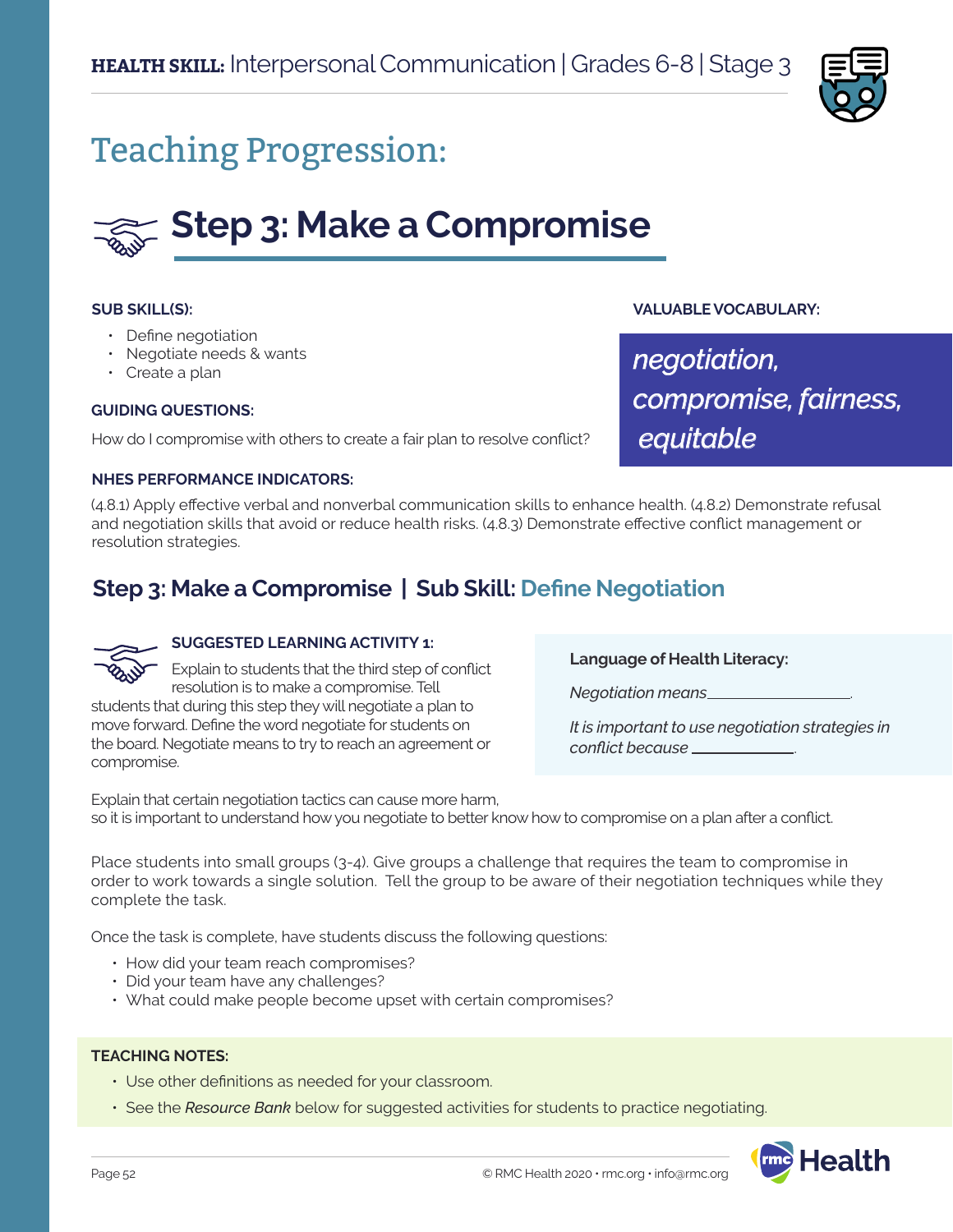

**Language of Health Literacy:**

*conflict. I want/need* .

*I suggest instead.*

.

*For this conflict to be resolved, I want/need* 

*I hear that you want/need \_\_\_\_ to resolve the* 

*We both want/need from this resolution. Can we agree on this point?*

*I won't because I don't think it is fair.* 

### Teaching Progression: **Step 3 | Make a Compromise (Cont.)**

### **Step 3: Make A Compromise | Sub Skill: Negotiate Needs & Wants**



### **SUGGESTED LEARNING ACTIVITY 1:**

Explain to students that one of the most common ways that negotiations break down is due to people not feeling that the compromise is fair. Give students examples of situations that could have different interpretations of fairness. Have students explain how both sides of the compromise would find the situation fair and what each side must give up to make a compromise.

When students complete the activity, have students talk about the following questions with a partner or a small group:

- How can perception of fairness complicate conflict resolution?
- Where do people's perceptions of fairness come from?



#### **SUGGESTED LEARNING ACTIVITY 2:**

Tell students that when they want to make a plan to resolve a conflict, they need to answer the following questions:

- Do all parties feel heard?
- What was my contribution to this conflict?
- What do we want in the future? Be specific.
- Can we move forward?

To have students practice making a compromise during a conflict, give students a scenario with a partner. Have students practice Steps 1 and 2 with the given scenario. When students get to Step 3, provide students with *Language of Health Literacy* to practice creating a compromise.

### **TEACHING NOTES:**

• Monitor students as they complete the compromise. Question partners to make sure both sides are getting a fair deal out of the compromise.